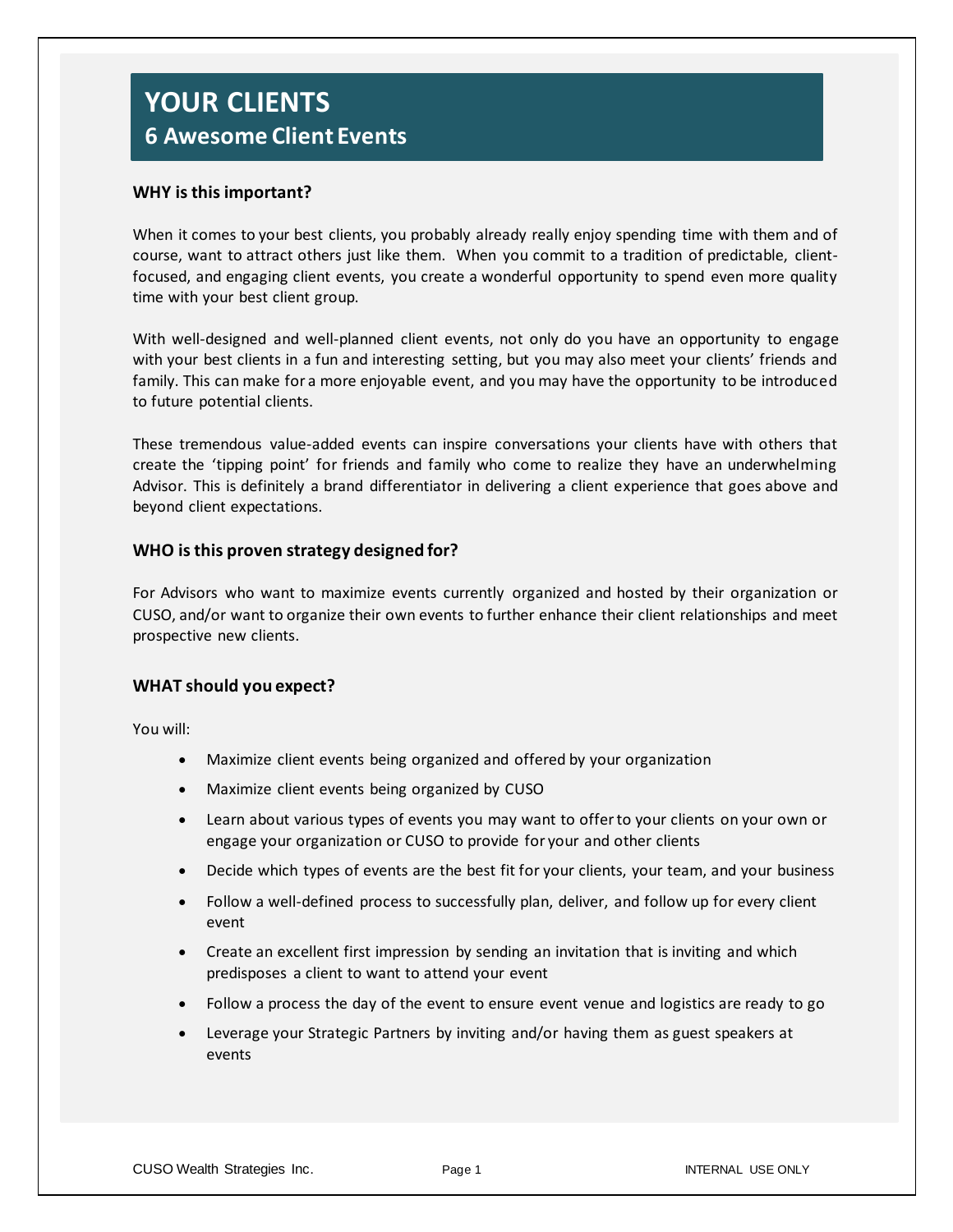# **Take Action & Implement Successfully**

## **PART 1 – Choose Your Events**

#### **Events Organized by Others**

These are events fully organized and coordinated by someone other than you, such as your organization, the CUSO team, or other third-parties, that you have the ability to invite clients to attend. Some of these events may be more inclusive and some may involve inviting a select group of clients. They may represent any one or more of the client events: Appreciation, Education and Lifestyle.

This is the easiest way to integrate events into your client experience without having to take on the responsibility for organizing and coordinating it.

- 1. Identify your organization's calendar of events and build these into your client event offerings for the year – they may be one or more of the following - Client Appreciation, Educational, or Lifestyle.
- 2. Identify the CUSO Team's calendar of events and build these into your client even offerings for the year.
- 3. Consider any other events hosted by third-parties you may be connected with that might be of value to your clients (ie. Aviso, NEI) and add them to your event calendar accordingly.
- 4. Once you know the events, be sure to include them in your Annual Client Experience.
- 5. Send out invitations to clients as soon as they are received by your organization or by CUSO.
	- We recommend invitations to events go out at minimum 3 to 4 weeks ahead of the event – your clients are busy and they also need time to plan accordingly.
- 6. Keep track of who is planning to attend so you know who to expect.
- 7. Send a follow up to all those who attended thanking them for participating.
- 8. Send a follow up to those who registered but did not attend saying you are sorry they couldn't make and if possible, provide a link to a recording or any supplemental resources that may have been shared.
- 9. You can track clients who attend specific events in your CRM.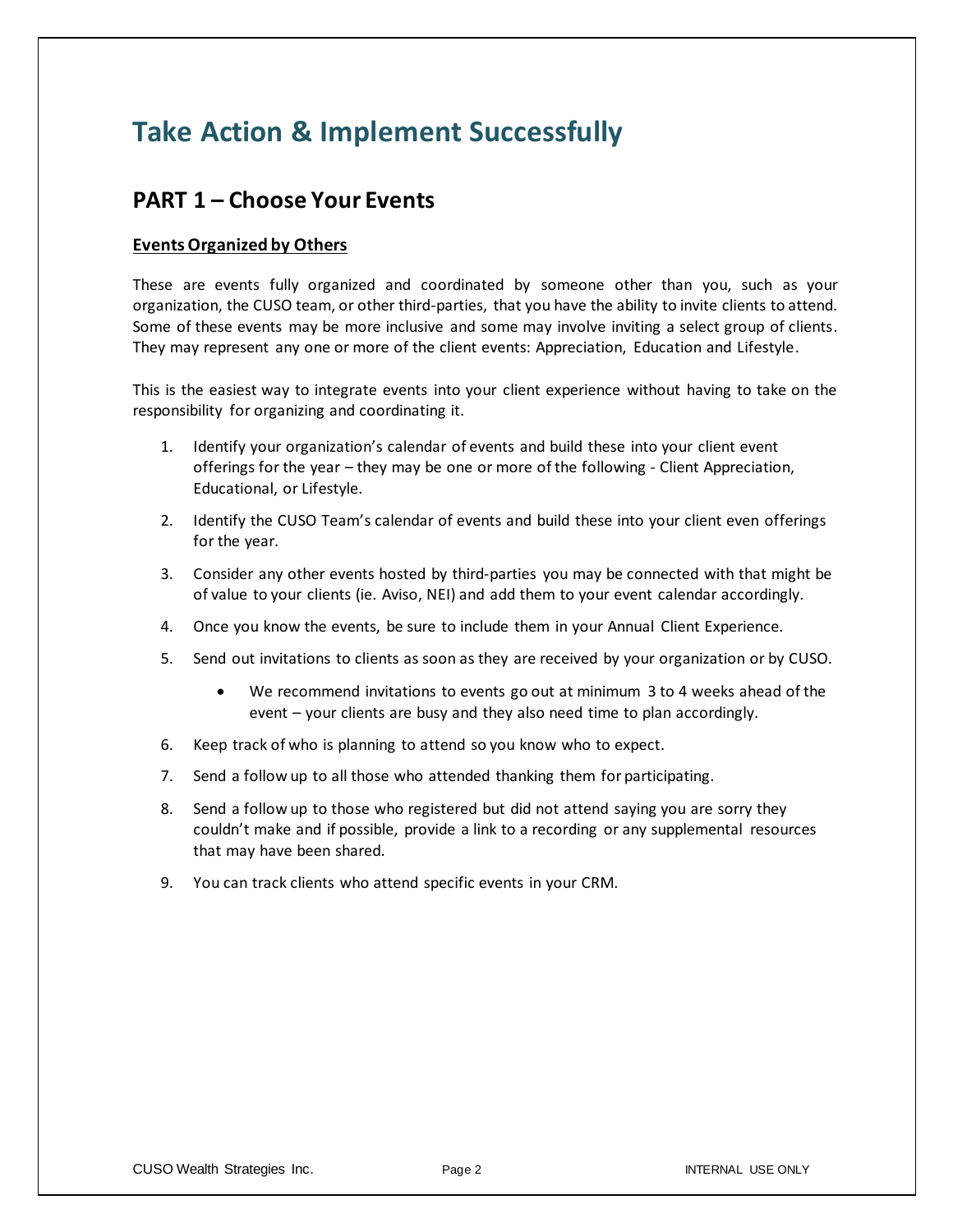#### **Events Organized by You & Your Advisory Team**

- 1. Review **Types of Events** to get a sense of the different types of events you may wish to host in addition to those available by others as previously discussed.
	- You may wish to offer a mix of these events to ensure you are covering all aspects of your Ideal Client group.
	- Be careful of consistently engaging only a subset of this group at the expense of alienating the others because you are choosing events that are too specific.
	- It is also important that some of your events are intended for couples to ensure both individuals in the relationship feel valued and appreciated.
- 2. Meet with your team to establish which type of specific event(s) you believe will be meaningful for your high value clients and manageable by your team. There are so many different types of events for you to choose from, but we have provided the following lists to get you started:
	- **Client Appreciation Events**
	- **Educational Events**
	- **Lifestyle Events**
- 3. Strive to choose an event strategy that creates a 'tradition' your clients can look forward to in terms of the event theme and time of year.
	- Consider the region or city you live in, and the demographics of your clientele, to ensure you are creating events that you know your clients would thoroughly enjoy in an 'exclusive' manner.
- 4. Identify how many events are reasonable over the course of the year for your clients and your team.
	- At minimum you should be doing client events once a year. Many teams offer them semi-annually or quarterly – but be sure it's manageable.
	- From time to time, you may be affiliated with a firm or strategic partner who offers an event to be available to your clients which you believe they will value. This is a one-off event that does not need to be turned into a 'tradition' and will simply compliment your annual event strategy. The same can be said for other extraordinary events that may come to your city that you want to share with your clients. In other words: if a great opportunity comes up  $-$  take it!
- 5. When you create 'traditional' events, you build efficiencies around the process of scheduling, preparing, and delivering the events. You will want to capture all of this in a process, so it is repeatable.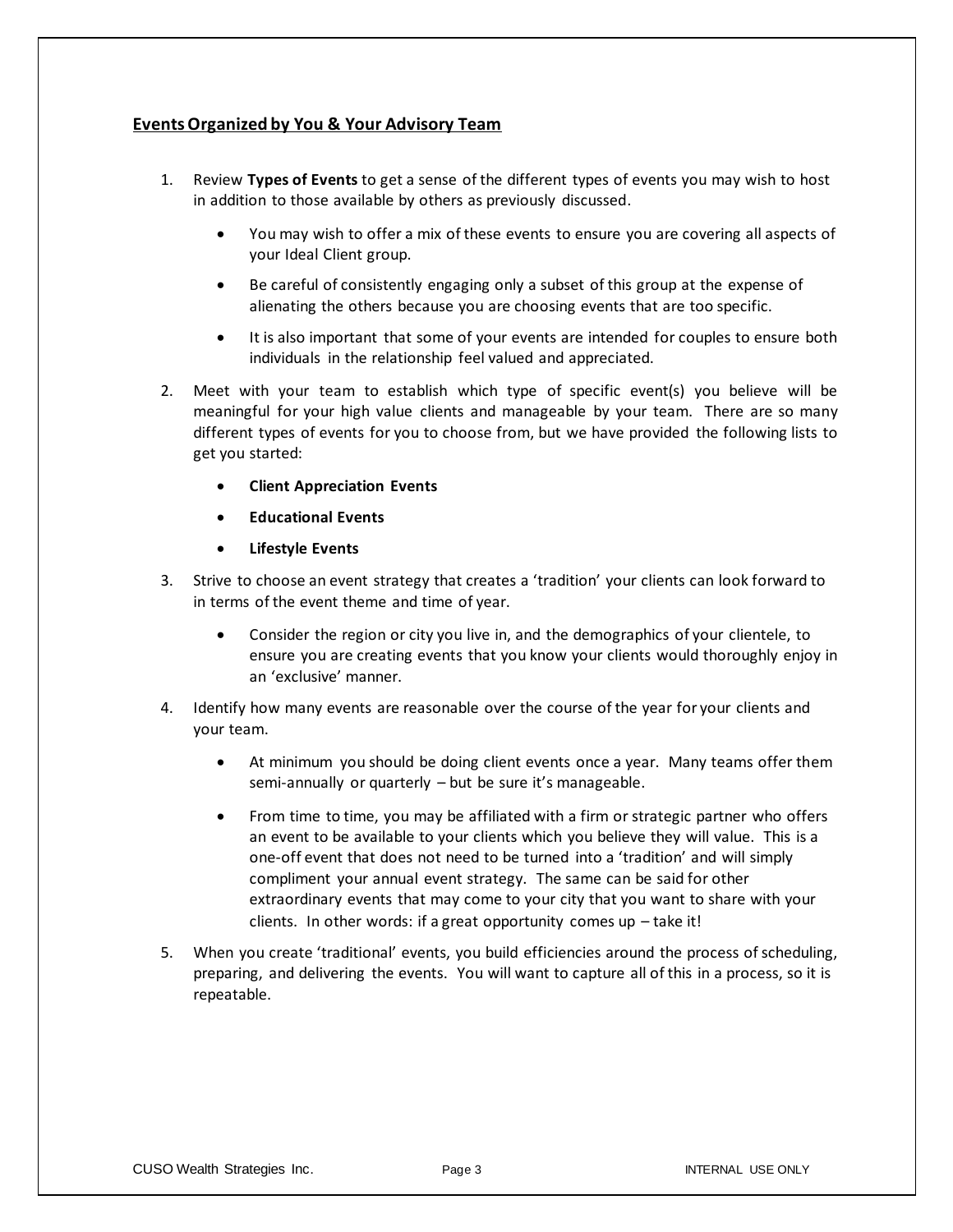## **PART 2 – Prepare for Your Event**

- 1. Use the **Client Appreciation Event Checklist** to fully prepare for your event. This can be used for any type of event you plan on hosting.
- 2. If the event is something that does not already have a fixed venue (ie. a sporting event, gallery event, concert, etc.), choose your location carefully using the **Event Location Checklist**.
	- Think specifically about attractiveness and accessibility for your Ideal Client Group. If they are older, they may not want to drive far, or drive in the dark during the event, and will prefer a venue that has plenty of easy-access parking and building access.
	- Virtual Events are becoming more popular for several reasons and provide many benefits. These benefits include easy access, low-costs, and the ability to record for replay. If you are planning to host a Virtual Event, use the **Virtual Event Checklist** to ensure it is delivered professionally.
- 3. If you are dealing with a third-party for your event coordination, make sure you have a core contact name and number for everything related to your event. In this way, details and requests are not lost in the shuffle.
- 4. Review **Inviting Clients to Events** to ensure you send out invitations that make an outstanding first impression of your event, so your clients not only want to participate, but are also eager to bring a friend or family member with them to enjoy the occasion.
	- Invitations for events should be sent one month in advance of the event.
	- Refer to the **Invitation Card, Invitation Email**, and **Invitation Letter** samples.
- 5. Encourage your best clients to share your event with those important to them without asking them to. Having access to potential clients for these events is always the second objective – the primary objective is always to show your absolute best clients a great time! You can subtly encourage them to bring guests by simply including additional 'tickets' in their invitation. For example, if you invite a couple to your event include 4 'tickets' in your invitation. This does a few things: first it creates a better perceived 'value' of the event, it also serves as a tangible reminder they can keep somewhere in their home to remind them of the upcoming event, and lastly, they will automatically start thinking about who they can bring.
	- Review **Event Tickets** and create your own branded tickets.
- 6. Be sure to acknowledge each RSVP you receive by email to let them know it was received and confirm how many attendees they will be bringing.
- 7. Keep your attendee list up to date and accurate at all times.
- 8. One week before the event, review your checklist to make sure:
	- Your event attendee list is up to date.
	- You are on track for all critical tasks.
	- You have sent a confirmation to any third parties assisting you with the preparation, delivery, or hosting of any aspect of your event.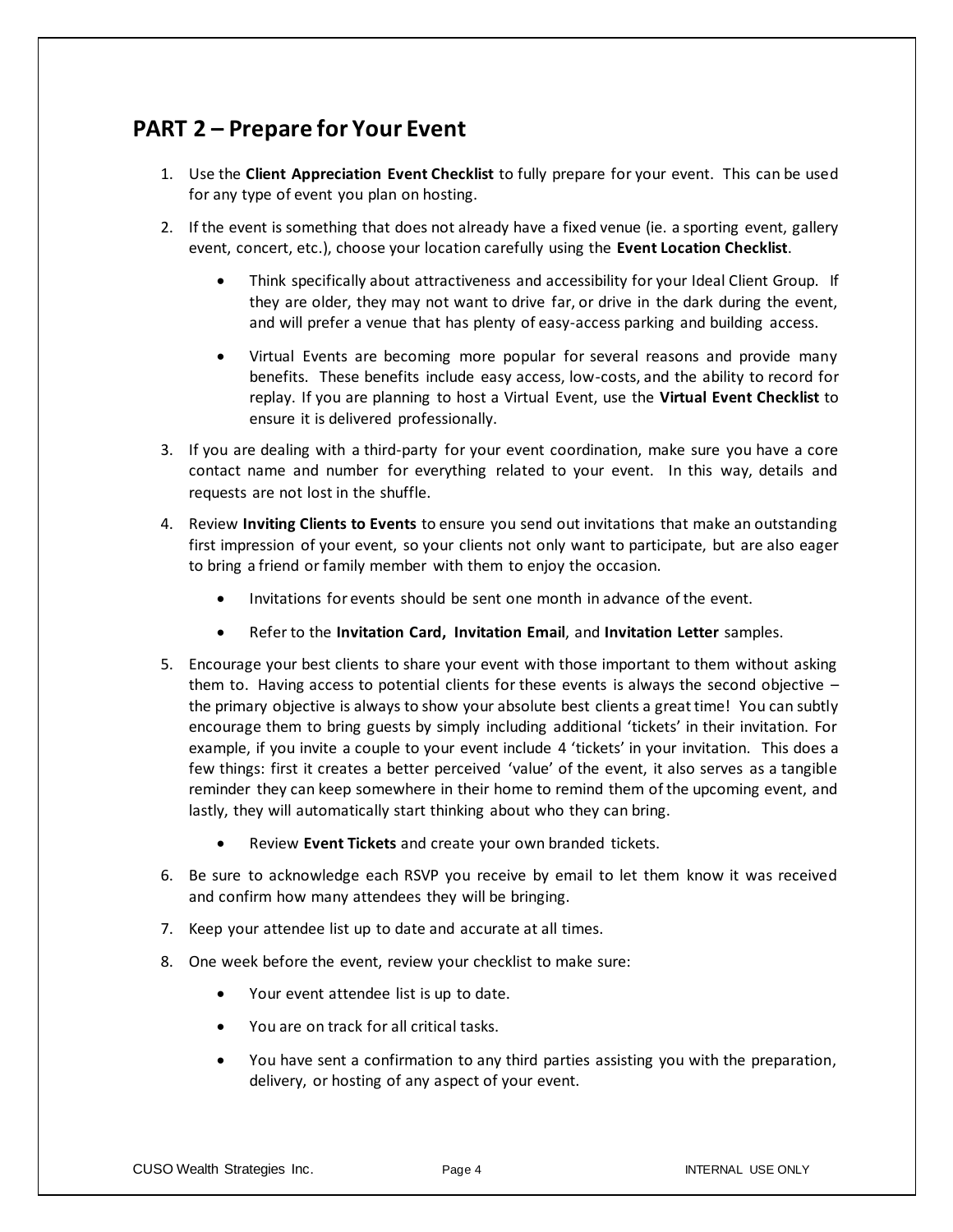- 9. Use the **Event Confirmation Call Script** to call each of your event attendees the day before the event.
- 10. If the venue is large, you may also want to email a map of the venue along with directions to the event location.
- 11. Make sure you are referring to the checklists to ensure everything is on track for event day (venue, food, Guest Speakers, souvenirs for guests, etc.).
- 12. If you are facilitating or introducing other speakers, have your script ready to go it should be written down, practiced, and rehearsed!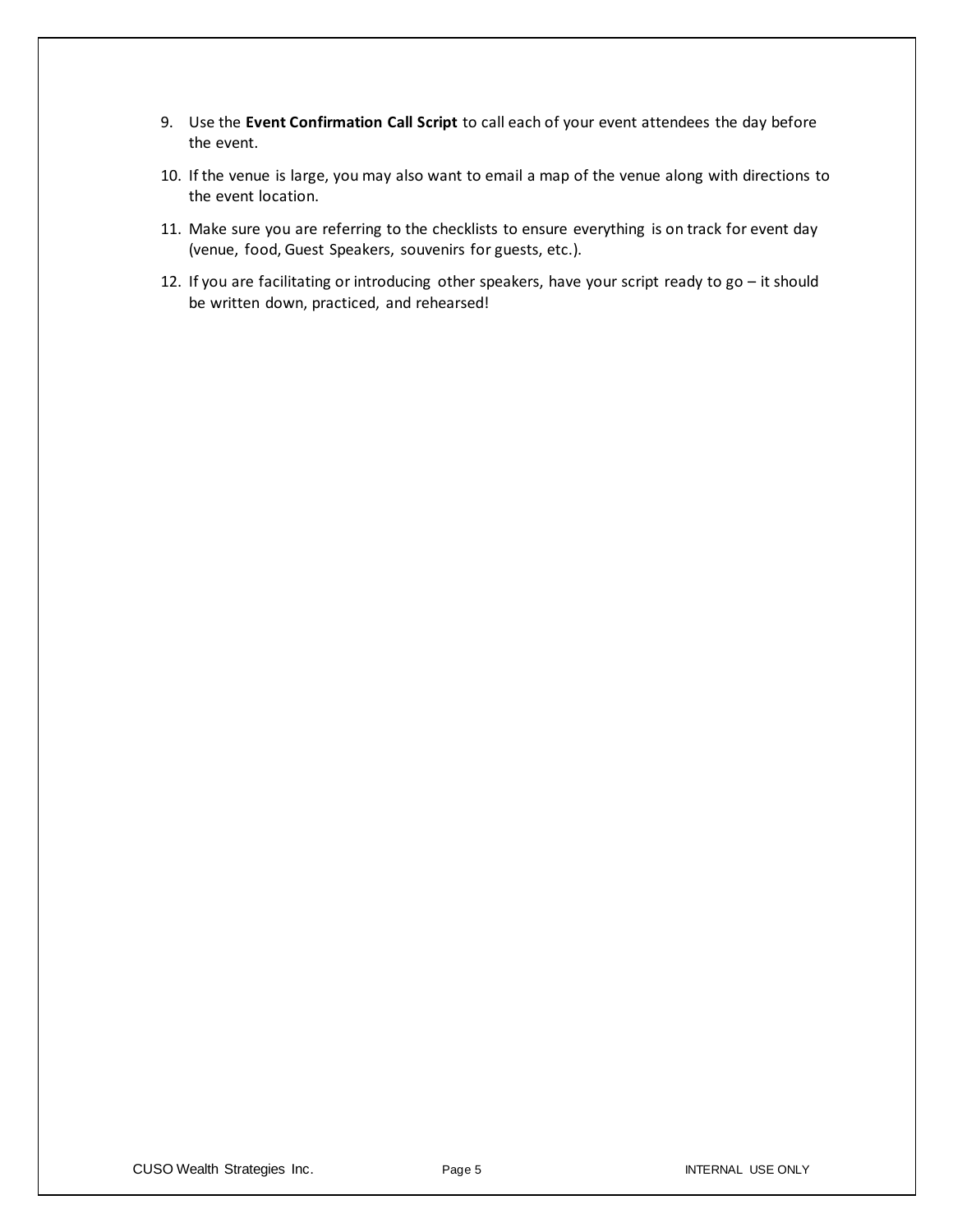## **PART 3 - Event Day**

- 1. Be ready and well rested it is show time. Your participants will match your energy so be inspired and excited.
- 2. Dress the part accordingly based on the event type, which may vary widely.
- 3. Show up early to ensure everything at the venue is exactly as it should be inside and out.
	- If the venue is larger, have signs in the lobby or entrance to guide your guests to the right place.
	- Have others on your team there to assist with various aspects of Event Day.
- 4. If there is technology involved, make sure you are launching and testing this well before event start (video, tv, PowerPoint, virtual aspects, etc.).
- 5. Start the event on time and have a great time with your best clients!
	- If there is an Agenda or timeline for the event, be mindful to keep on track as best as possible.
	- If required, have scheduled breaks so attendees can stretch, get a drink, or go to the washroom.
	- Have beverages and food brought in/served where appropriate.
- 6. Wind down the event on time.
	- Be sure to thank everyone for joining you.
	- Provide any 'souvenirs or take-aways from the event.
	- Spend time saying good-bye to guests individually as they get set to leave.
	- Pack up all items that are yours and check for anything left behind by clients and bring those with you too.
- 7. The day after the event, send along a Thank You Card to everyone who attended the event.
- 8. Meet with your team to do a debrief on the event.
	- Discuss what worked well at the event and celebrate. Discuss what can be improved and take steps to implement for the next round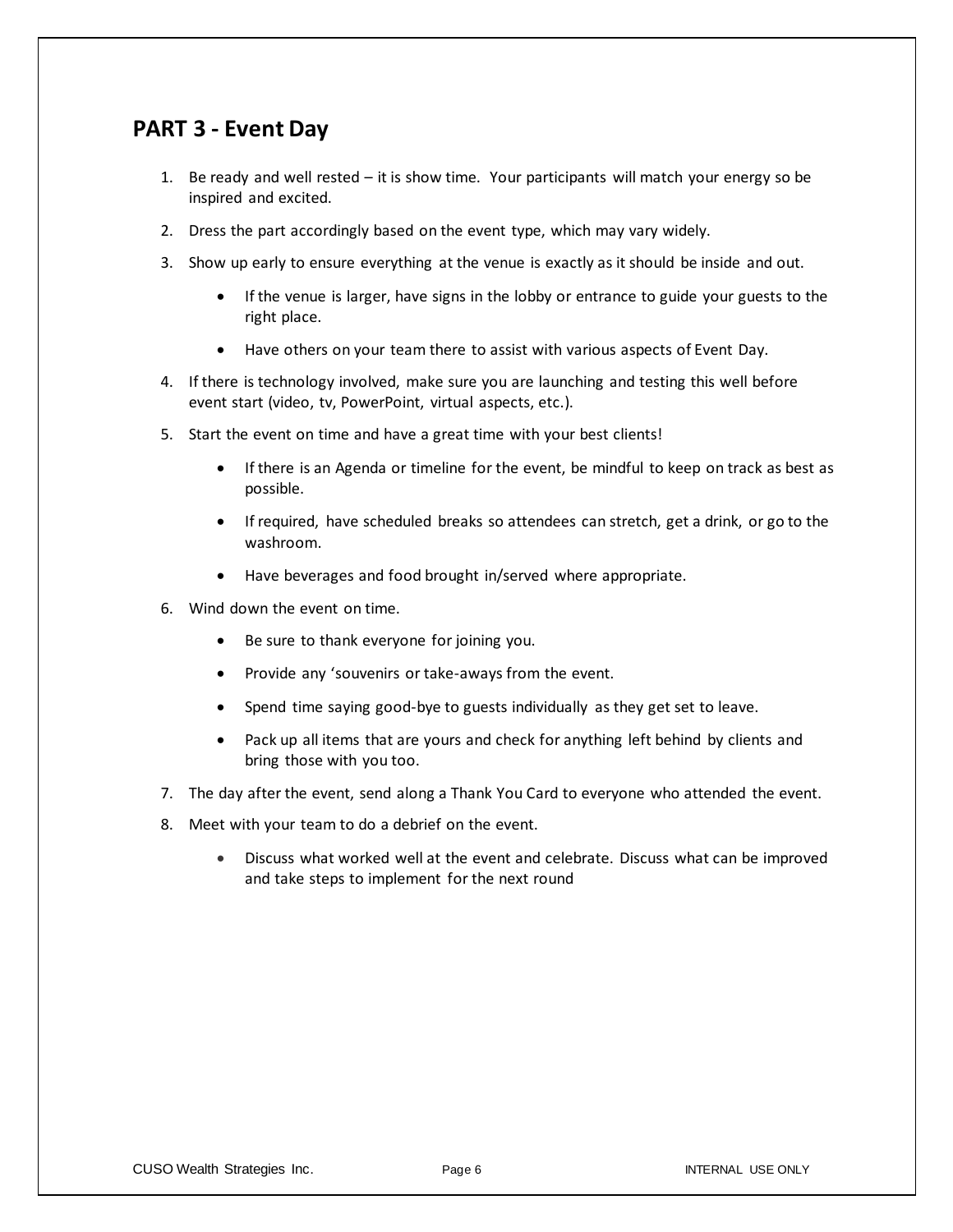# **Types Of Events**

There are many good reasons to include events in your client experience, some of which include the following:



- Add value to client relationships.
- Provide the opportunity to meet prospective clients in a non-threatening setting.
- Allow clients to introduce their financial professional to people they know.
- Create consistency and congruency to the notion of the advisor serving the interests of a small exclusive club.

An annual schedule may include three distinct types of events:

- Client Appreciation Events
- Educational Events
- Lifestyle Events

## **Client Appreciation Events 1**

A client appreciation event enhances your client relationships. There are two distinct styles: the inclusive and the exclusive. Some Advisors present only one type; others offer a combination of both. At minimum you should host one focused Client Appreciation Event each year.

#### **Client Appreciation Event - Inclusive**

This type of event is planned for many attendees at a low cost per head, allowing you to reach more clients for a reasonable cost. You can offer these events to most of your clients.

Some ideas for an inclusive Client Appreciation Event include a simple holiday open house at the branch or offsite, a shredding party with morning pancakes or afternoon BBQ, an organized tour of the local holiday lights, or attending a local sporting or theatrical event.

#### **Client Appreciation Event - Exclusive**

This type of event reminds your best clients that they belong to an exclusive group. These events are designed for a small group of your best clients and can involve a high cost per head (though the quality and appeal of the event itself matters more than its cost). The benefit to this approach is to have a more intimate gathering that allows meaningful interaction with each participant. This type of event would be offered to either all AAA clients or a select group of AAA clients who have been actively promoting you to people they know.

An exclusive event could involve a private screening at a movie theatre with popcorn and drinks, an afternoon at the racetrack or some other high calibre sporting event, a high end dinner or dinner cruise, or a wine tasting and/or guided winery tour. The idea is the numbers are small and the impact is big.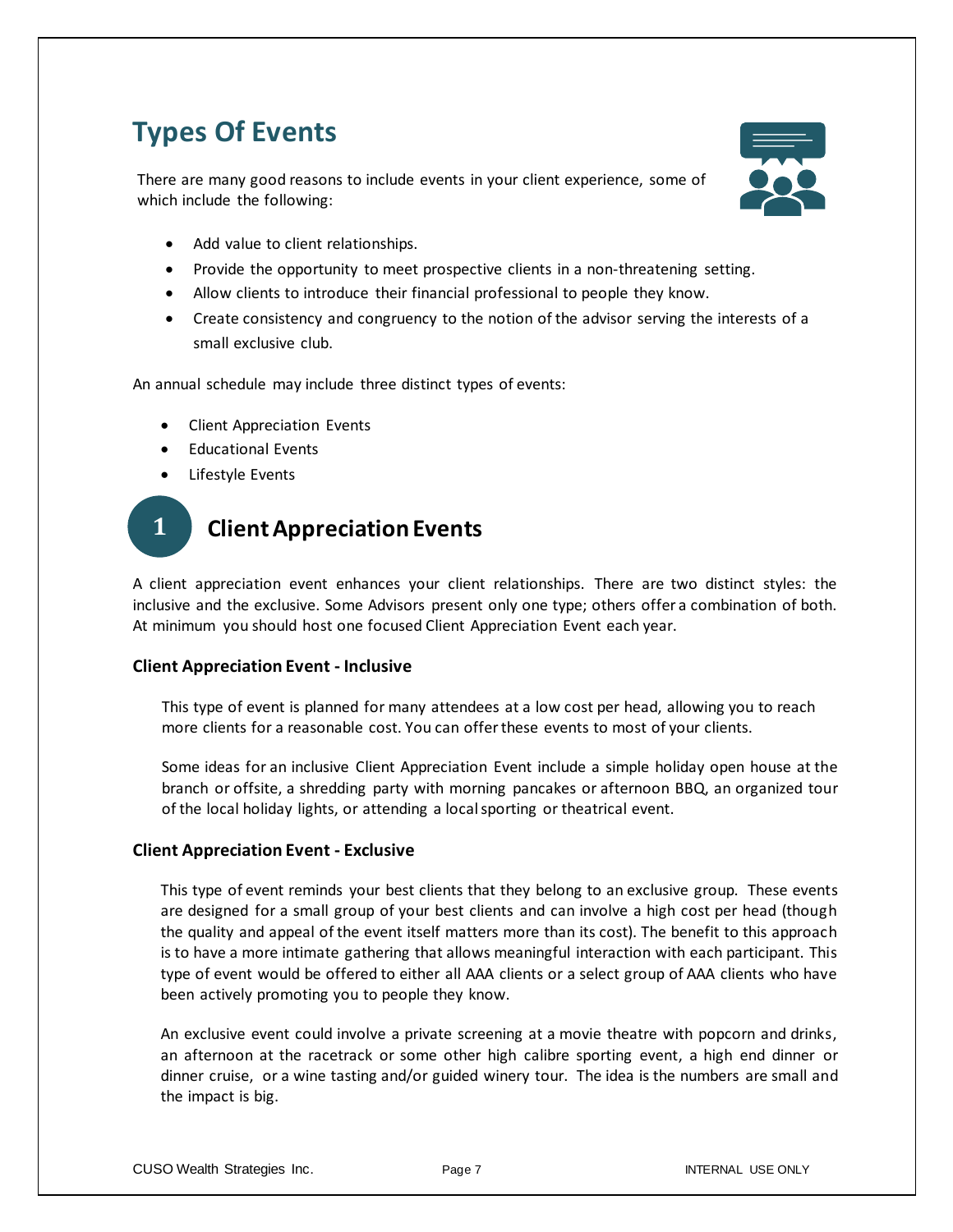

These events often offer clients additional information into financially related topics, but sometimes provide meaningful information outside of this.

While for many advisors, educational events make up their entire event schedule, we recommend that you also include Client Appreciation and Life-Style Events because they are FUN! Also, for the most part, clients rely on their advisor to deal with the financial side of things, so too many educational events can be counterproductive. That said, your clients and prospective clients will still appreciate educational events about topics they are interested in. To ensure the success of such events, survey your clients and prospective clients to determine what financial topics they would like to learn more about.

Appropriate material must be coupled with strong promotion. Create an interesting title for the workshop to grab attention. For example, do not promote a seminar about "Estate Planning" but instead considering calling it: *The How to Disinherit CRA* Symposium.

A catchy title and attention-grabbing subject matter will encourage your clients and their guests to attend. Remember Rule #1: Never promote a 'seminar.' Seminars can have a bad connotation. Instead, use terms like *symposium* or *workshop*. Even the word "Webinar" is over-used at this time.

Perception is everything.



Lifestyle events can be the best part of an event series for many advisors and clients because they cater to the personal interests of clients and people they know.

Clients are typically more disposed to bringing someone they know to a Lifestyle event. As a result, it can be the best opportunity for an advisor to be introduced to the people whom their clients know and like. Lifestyle events can be a key component of your event series.

Use Client Profiling information and/or survey your clients to determine what types of Lifestyle events will interest them. This way, you know that your event will be well-attended, and that your clients will likely bring friends or family – prospective clients – to the event.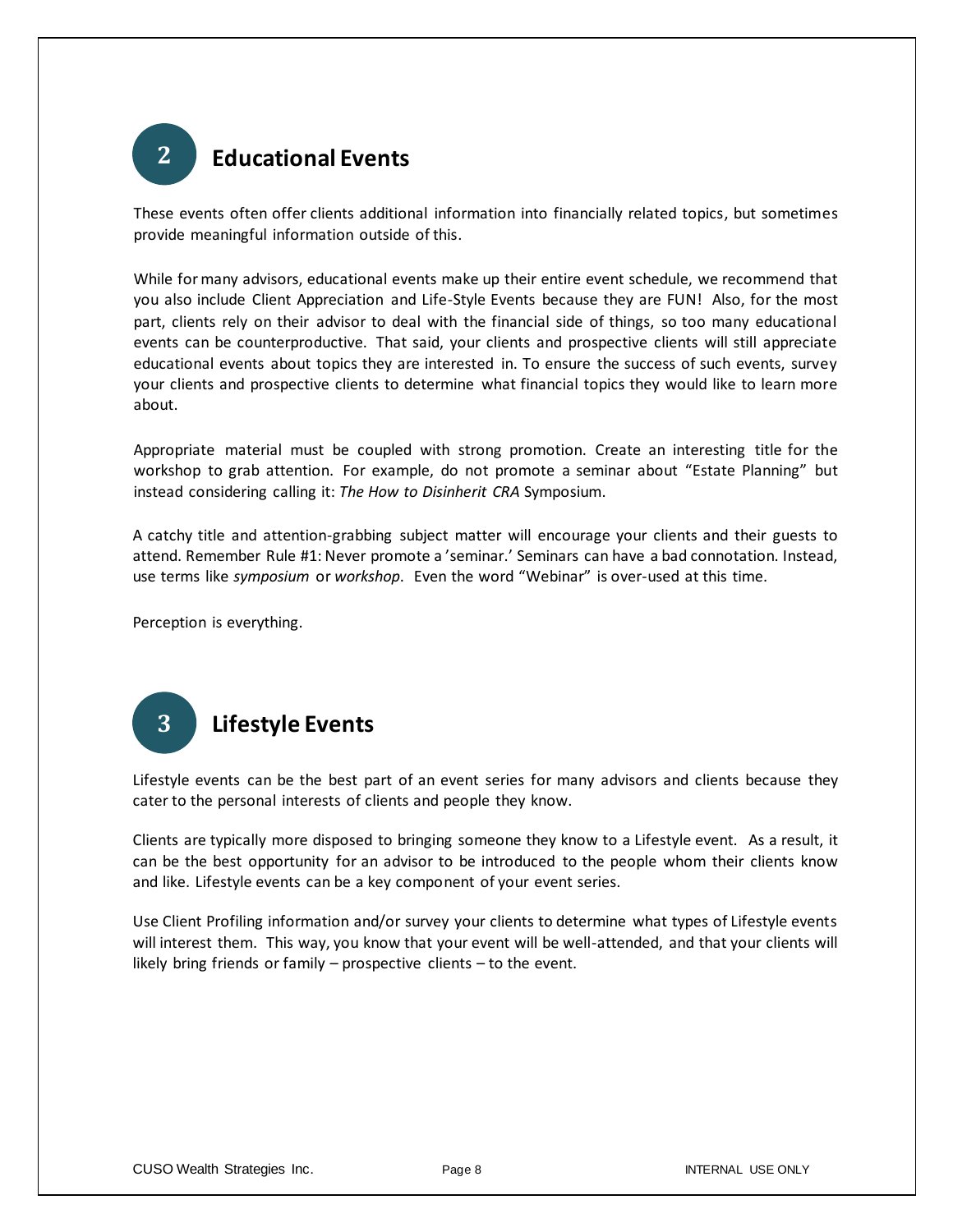# **Client Appreciation Events**

There are many kinds of client appreciation events you could host and of course, the theme of the event should be one the majority of your ideal clients would enjoy.

Here is a variety of Client Appreciation Events you may want to consider hosting:

- Fine Dining
- Wine Tasting
- **Golfing**
- Festival of Lights Holiday Light Tour
- July 4<sup>th</sup> Picnic & Celebration (US)
- July 1<sup>st</sup> Picnic & Celebration (Canada)
- Attending a Sporting Event (Hockey, Football, Baseball, etc.)
- Attending an Arts & Cultural Event (Concert, Play, Museum, etc.)
- Private screening in a movie theatre
- Dinner Cruise
- Whale Watching (or other nature/environmental attractions)
- Annual Shredding Event with Pancake Breakfast or afternoon BBQ
- Private tour of a local attraction

The event that will be most suitable and appropriate for your AAA clients will be based on what you know about each of them (i.e., their personal interest information).

• What are their hobbies and interests?

This will tell you exactly the kind of event your clients will appreciate and want to attend. There may also be some geographical tendencies where you live that make certain activities accessible and enjoyable.

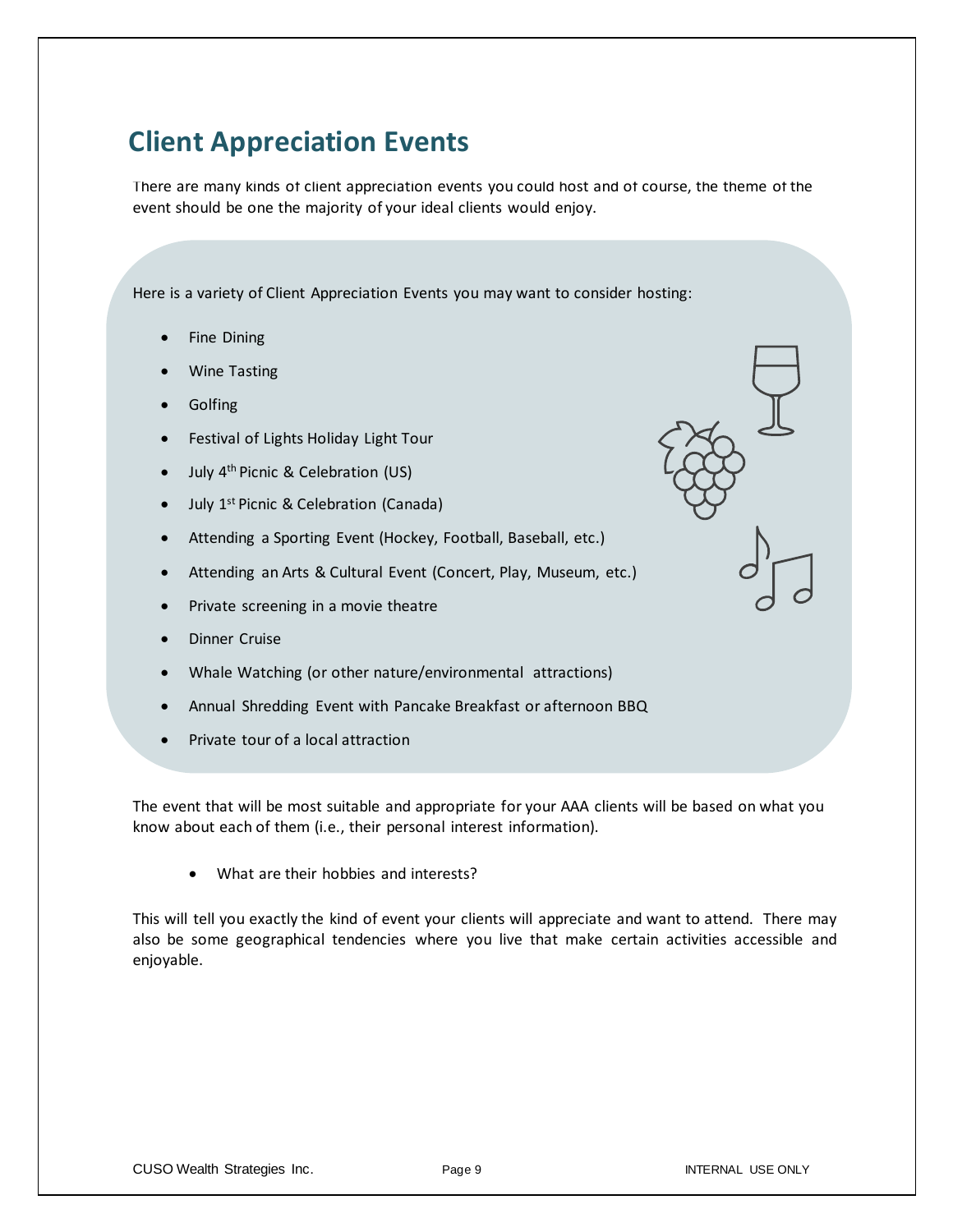# **Educational Events**

There are two different kinds of educational events you could host:

- Related to their Wealth
- Related to General Life

Here are several types of educational events related to WEALTH, which lend themselves to having your traditional Strategic Partners participating partially or fully:

- Tax Planning
- **Estate Planning**
- Risk Management (Family Security or Insurance Solutions)
- Planned Gifting
- Executorship 101
- Business Succession & Other Important Corporate Strategies
- Economic Updates & Market Overview

These events require qualified professionals and reliable, accurate information. They are important, but often this content can and should be communicated one-on-one when you are working with your clients in the comprehensive wealth planning & investment management process. Some clients are drawn to learning more and will enjoy these events, while others will gravitate more to General Life educational events.

Here are several types of educational events related to GENERAL LIFE, which will also require an expert on the topic. The expert may also be part of your personal or professional networks:

- How to Protect Yourself from Identify Theft
- Learn How to Effectively Use Your iPad
- How to Teach Your Kids about Money
- The Psychology of Retirement
- What to Consider When Buying a Recreational Property
- How to Prepare for Downsizing

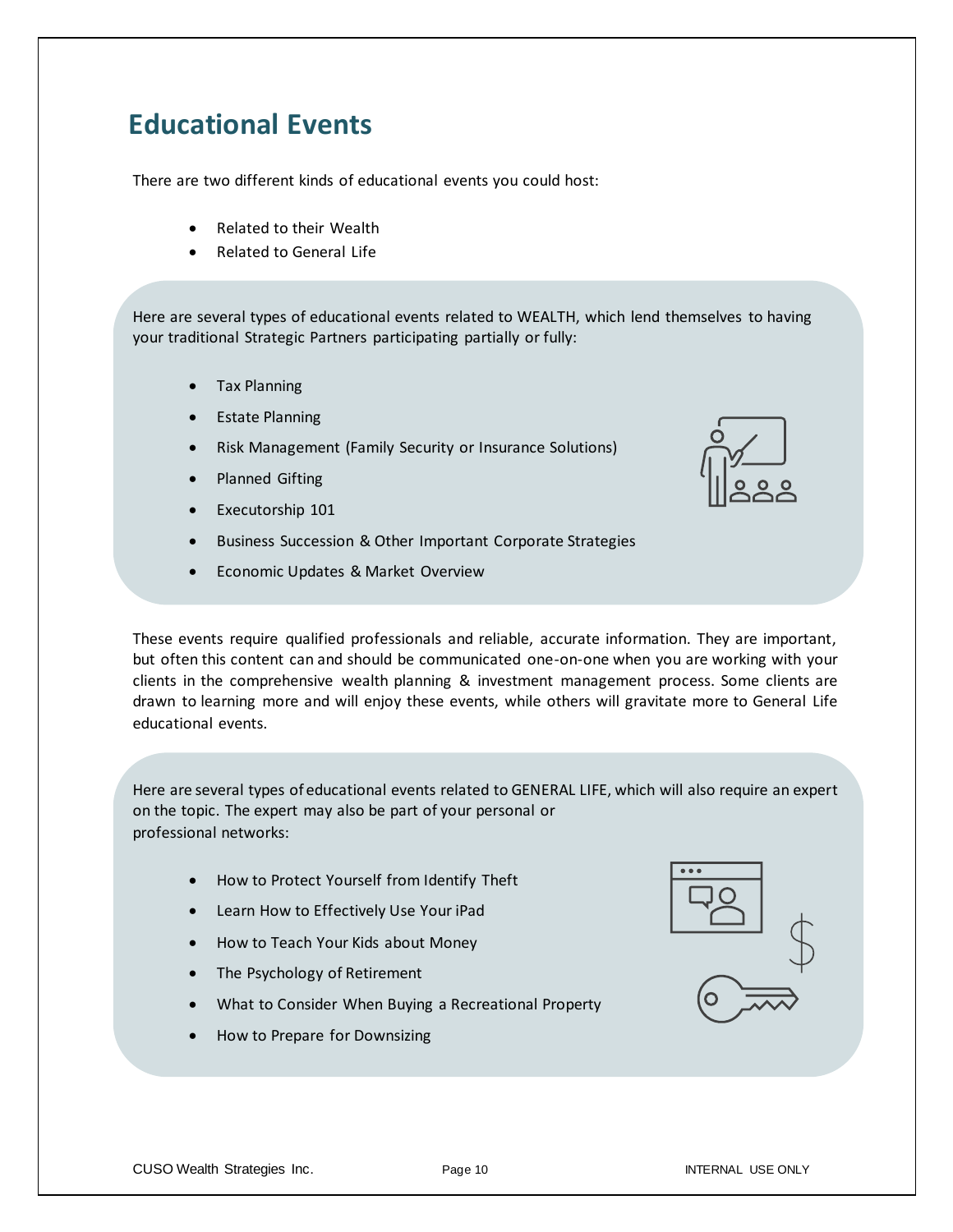# **Lifestyle Events**

There are a wide variety of Lifestyle Events you could host, and of course they should be reflective of the interests and hobbies of your best clients – this is where gathering the Client Snapshot information is very important.

These events also require trained professionals (ie. not you) to facilitate them so think about your professional network, personal network, client-base and non-traditional strategic partners. You probably know a few individuals already who would love the opportunity to provide a value-add to your clients, because it promotes the goods and/or services they provide – it's a fun way for them to increase awareness.

Here are several types of Lifestyle Events you may want to consider hosting:

- Cooking Classes
- Golf Lessons & Instruction
- Garden Workshops
- Travelling Tips & Recommendations
- Wine Tour and Learning
- Quilting or Cross-Stitching
- Book Signing & Reading

These events can be done with 'pockets' of high-value clients in the event that you have more than one distinct group of interests. For instance, perhaps there is one group who would love to take cooking classes and the other wants to learn more about travelling. Between the two, you are able to cover off the majority of your high value clients. It will be difficult to find one single lifestyle event that every single one of your high value clients would be interested in.

This is also a great place to tap into your team because everyone on your team has unique interests and hobbies that overlap with some of your clients. The best way to have a top-notch lifestyle event is to have someone champion it that is passionate about the topic. You may be surprised to learn about the interests of your team, and the various professionals and service provides they are connected to, that are absolutely perfect for this type of event!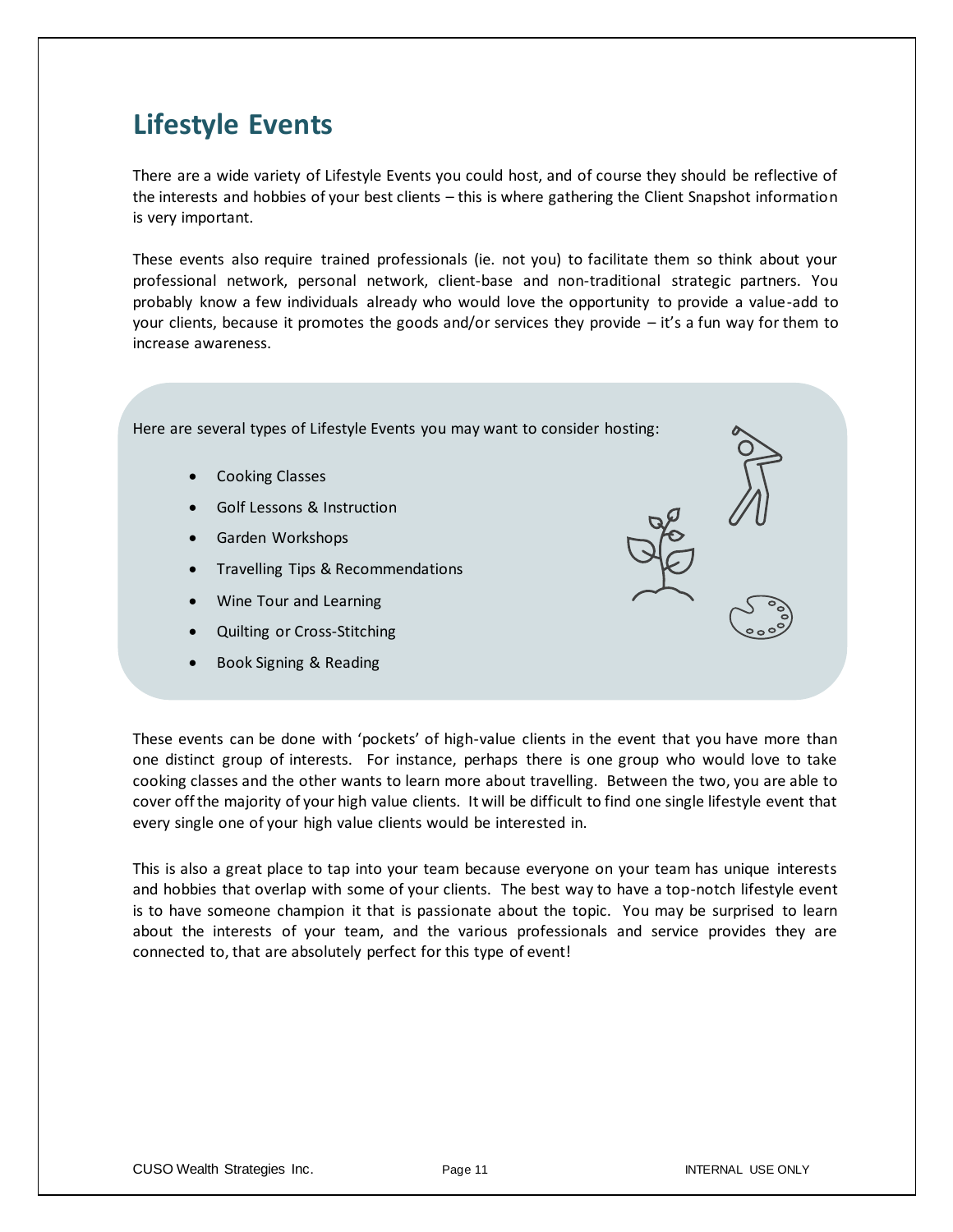

# **Client Event Checklist**

Note: This checklist can be used by the person responsible for coordinating events and should be modified as required based on the specific event being delivered.

- $\Box$  90 days (or more) prior to the event, confirm the type of client appreciation event you wish to have and when.
- $\Box$  60 days (or more) prior to the event, identify if outside experts and/or specific venue are required, based on the event.
	- $\Box$  RSVP your event expert and confirm date, time and place.
	- $\Box$  RSVP your venue and confirm logistics for date, time and place.
- $\Box$  45 days prior to the event, identify those you wish to invite: your AAA or preferred clients.
- $\Box$  45 days prior to the event, create the invitations. Make them interesting & never email them.
	- $\Box$  Theme or brand the event with a catchy name.
- $\Box$  45 days prior to the event, coordinate event logistics (food, supplies, IT, order item to anchor event  $-$  the gift)
- $\Box$  30 days prior to the event, mail the invitations and carefully track RSVPs.
- $\Box$  30 days prior to the event, ensure you have the anchor gift for the event.
- $\Box$  2 weeks prior to the event, have someone from your team go to the venue and finalize the details (if required).
- $\Box$  2 weeks prior to the event, send confirmations to clients who have RSVP'd and follow up with those who have not RSVP'd.
- $\Box$  2 to 3 days prior to the event, make confirmation calls to all attending the event.
- $\square$  Day OF the event, have someone from your team arrive early to make sure everything is in order. Make sure you and your team are on time.
- Day AFTER the event, mail thank-you cards. Be sure to include the event anchor if it was not distributed at the event itself.
- $\Box$  On your next Relationship Call, thank them for coming and ask if they have any suggestions or feedback for next time.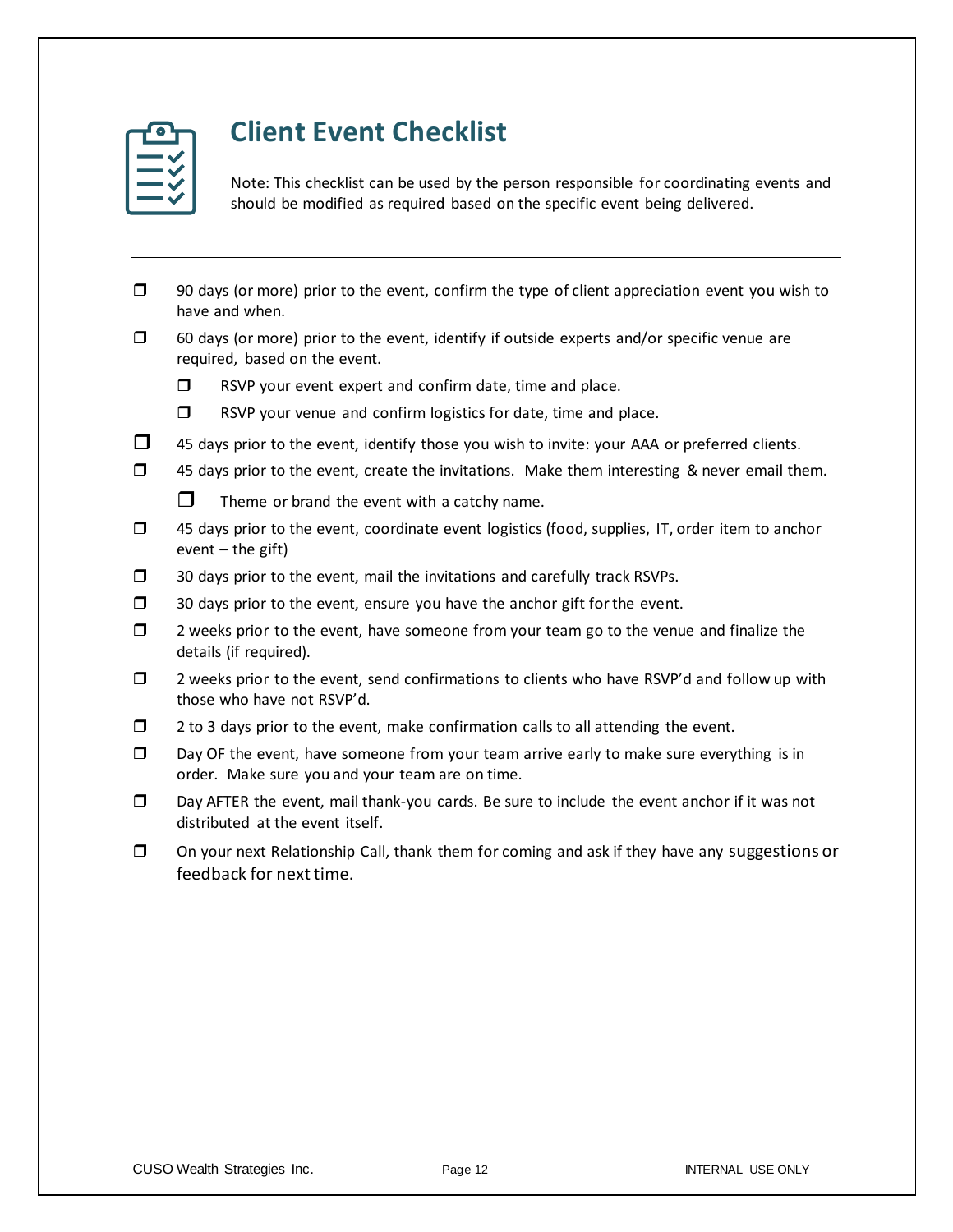# **Event Location Checklist**

Before booking your space, take the time to enter the building and the room as if you have never been there before. Use the following checklist to evaluate the location.

| $\Box$ | What is your first impression of the building/room?                                                                                                                                             |
|--------|-------------------------------------------------------------------------------------------------------------------------------------------------------------------------------------------------|
| $\Box$ | What hesitations do you have?                                                                                                                                                                   |
| $\Box$ | What can you do to encourage participants to feel comfortable, relaxed, and confident in<br>their decision to attend your event?                                                                |
| $\Box$ | Is the building/suite/room an appropriate business environment? Does it impart a<br>professional atmosphere?                                                                                    |
| ப      | Is there adequate parking?                                                                                                                                                                      |
| $\Box$ | Is public transportation available?                                                                                                                                                             |
| $\Box$ | Can participants enter the building after hours?                                                                                                                                                |
| $\Box$ | Is it a safe environment? Is the building in an isolated area? Is there adequate outside<br>lighting?                                                                                           |
| ப      | What arrangements will you have to make with building management or security?                                                                                                                   |
| $\Box$ | When participants enter the building, will they know where to go? (Each participant should<br>receive an invitation with clear and precise directions)                                          |
| ❏      | Is there an elevator, or are participants required to climb stairs? (Stairs may be a problem<br>depending on the age/physical needs of your participants.)                                      |
| ❏      | When participants reach the correct floor, will they know where to go? Is the suite/room<br>number clearly marked? Will you have a "greeter" to escort participants to the appropriate<br>room? |
| $\Box$ | Where will they put their coats, boots, etc.? Is the space adequate?<br>What noise or distractions do you have to deal with?                                                                    |
| ப      | Does the room have windows? Adequate ventilation? Plants?                                                                                                                                       |
| $\Box$ | Are there sufficient chairs and are they comfortable? What is the seating configuration?                                                                                                        |
| $\Box$ | Is there a large enough table, or are there several tables around which everyone can be<br>comfortably seated?                                                                                  |
| ப      | Is there room for your easel or presentation board?                                                                                                                                             |
| $\Box$ | Are there beverage facilities? Is a table available for setting out refreshments? Can this be<br>done in an adjacent area by your assistant?                                                    |
| $\Box$ | Are washrooms convenient and available during the hours you hold the event?                                                                                                                     |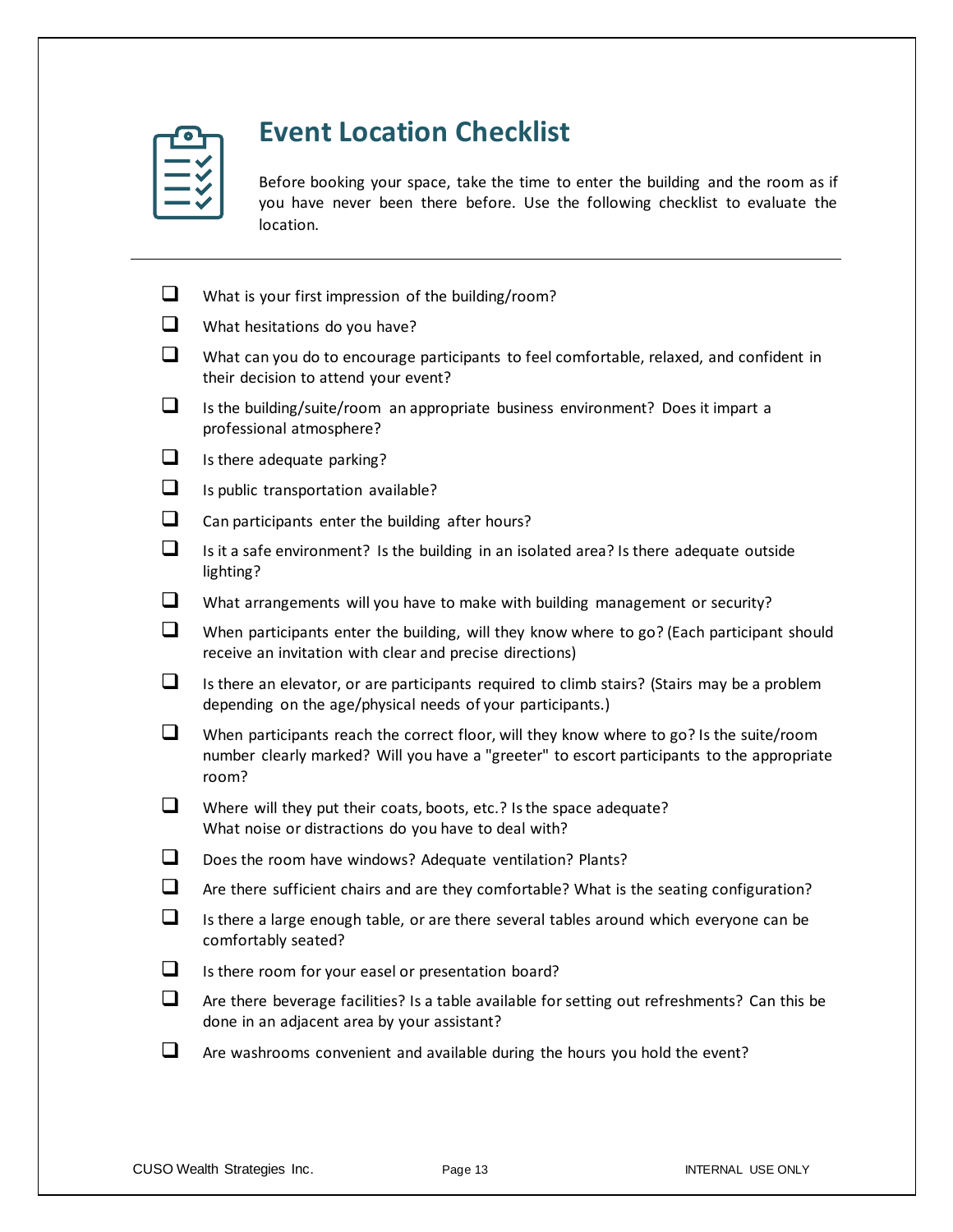## **Virtual Event Checklist**

Virtual Events are a great alternative to In-Person Events in instances when you are not able to host the event in person. This is a solid solution if your participants are geographically dispersed, or the participants have mobility issues and travelling to and from an event is not possible. This is also a great back-up if an event is compromised due to inclement weather making driving unsafe. A virtual event also allows you to easily access experts and speakers across North America without incurring additional travel and accommodation costs to do so.



Some events naturally lend themselves to the virtual event platform, while others may be more difficult. It is a wonderful alternative to help you stay connected to your clients and prospects in a variety of situations.

## **Setting the Stage**

Depending on how experienced you are with Virtual Events, and the necessary set-up, you may want to schedule a full test-run prior to the live Virtual Event. If this is your first Virtual Event, we highly recommend this. Otherwise, if you have done this before, you can follow the remainder of the guidance provided in this resource.

First, it is recommended that the host or organizer is 'Virtually' logged on to the Event about 20-30 minutes before it starts to ensure there are no technical issues, and so that everything can get fully set up. All panelists or guest speakers should be logged on at this time to have a full technical roll-call.

#### **Virtual Event Inspiration:**

Virtual Tour of Paris (or any other wonderful city)

Deluxe Virtual Cooking Classes (Food is sent ahead for cooking during the class)

Standard Cooking Classes (ingredient and kitchen tool list sent in advance)

Motivational Speaker & Astronaut, Chris Hatfield

It's a good idea to have someone on your team sign up as a participant so they can experience the event just as your clients and prospects would. This will also alert you to any issues your participants may have when logging on. This team member should log on about 10 minutes after the main host & organizer haves.

Some virtual platforms have guests wait in the 'Lobby', so you can let them in a few minutes before the official start time. In this case, it's best to have a professional screen (ie. Presentation title slide) there to greet them so they know they are in the right place – you don't want people logging onto a blank screen or seeing other items not intended for audience view – refer to **Getting Ready** below.

If you are the host and presenter, it is recommended you have someone on your team as the technical coordinator and moderator for the event to facilitate troubleshooting, record the event (if appropriate), and manage chats, questions, or raised hands from the event participants.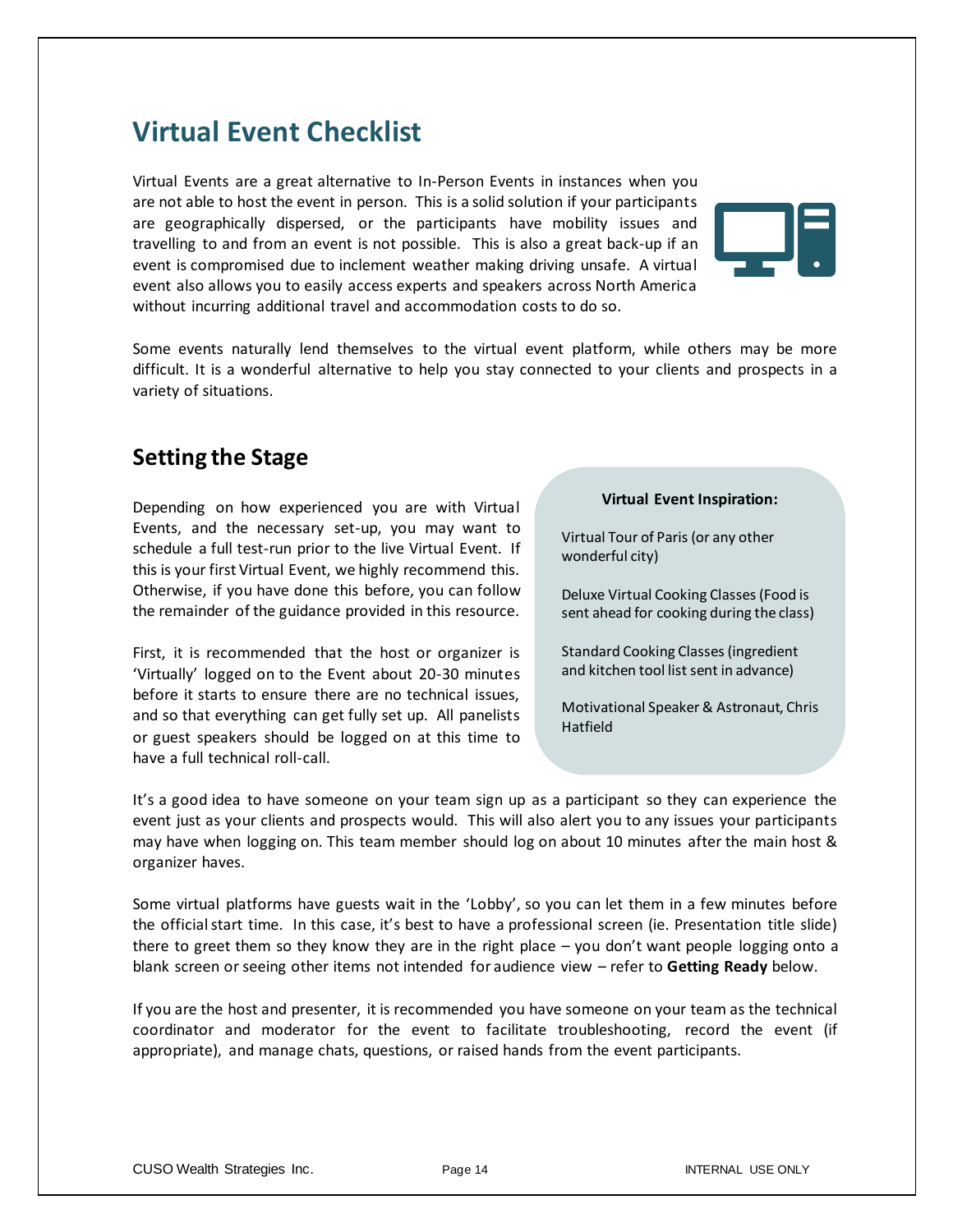If, during the technical check you are having issues accessing or logging on, try a few times. If the problem persists, immediately send a cancellation of the original event link, followed directly by the new link to all participants.

#### **Getting Ready**

- Forward your phone lines and shut your office door to avoid unnecessary interruptions.
- Close all unnecessary programs on your PC, and/or anything that may reveal private or confidential information which does not belong to the clients attending the meeting (especially pop-ups from Outlook, Skype, IM, etc.).
- Have all items you wish to share, open and ready-to-go on-screen during your event/meeting (minimized).

#### **Visual Check**

- Set up the screen or window you do want to share check 'audience/participant view' to ensure they are seeing what you believe they are.
- Know how to 'freeze' or 'pause' the screen to allow you to shift items being viewed without looking unprofessional or unorganized to the client (alternately use 2 screens and have one as your 'showing screen' and the other as your 'private working screen').
- If you are using a PC camera and will be visible by the client at any portion during the meeting, check to see your placement on the screen is appropriate (i.e., none of your head or face is cut off on the screen).
- If you are using a PC camera and will be visible, it is also important you are dressed professionally – this is especially important and ties directly to your branding.

#### **Audio Check**

- Most programs have the option to log into audio via phone or PC and in many cases the phone quality is better. The PC audio does sometimes allow additional background noise. This background noise can be minimized or eliminated through dialing in with a headset.
- It is important to not have both the PC audio and phone audio on at the same time as it may produce an echo and compromise sound quality for everyone listening.
- Test the sound quality at the beginning of the call and make changes as required  $-$  it is very distracting to participate in a call where you cannot properly hear the other person.
- For larger events, ensure as the host or organizer you can 'mute' all participants, so you do not have unnecessary or unwanted background noise to distract from or ruin your event (we have all experienced this, and it does detract from the event significantly).
- For smaller & more intimate events, you can direct all participants to 'mute' themselves and ask that they simply 'unmute' when they are directly participating by speaking or asking a question. You should do this at the beginning of the event.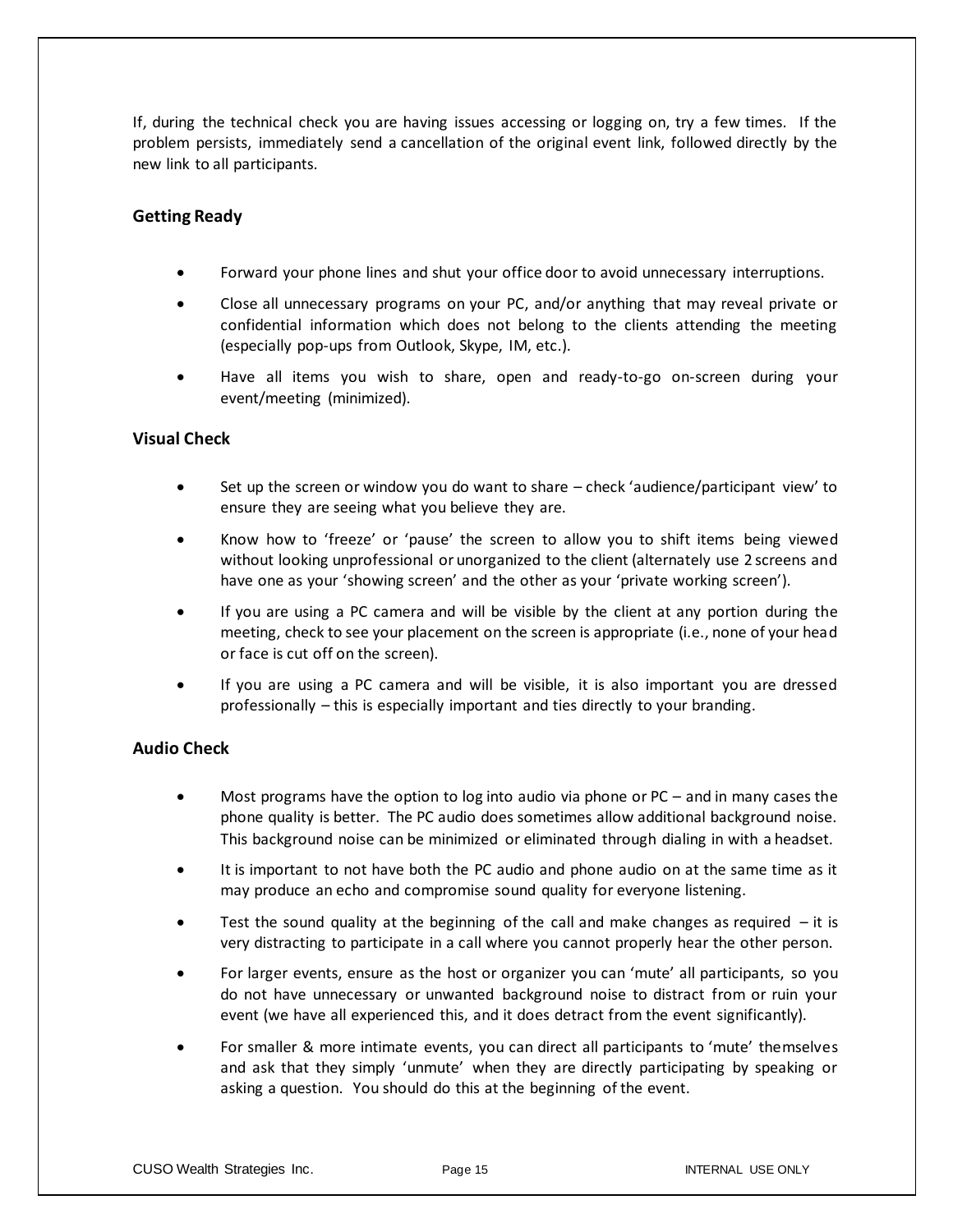#### **Show Time – Go Time**

- Look the part dress right, have a professional background & ensure there is good lighting.
- Always start the call on time, warmly greet the audience, introduce the guest speaker, and then make sure the participants can see and hear just as well as you can before you officially begin.
- Either you or your moderator can start recording the event.
	- o Some programs announce the event is being recorded so everyone is aware and is willingly continuing to participate.
	- o If there is no automated announcement about the recording, it is important you tell the audience the event is going to be recorded.
	- $\circ$  If you are recording the event, be sure to let them know if you will be sending them a link afterwards so they can listen to it as a refresher or share it with others they believe may benefit.
- From here, run your event as you normally would well organized, professional, and fully engaging the participants wherever possible.
- Be respectful of time and end on/or before the scheduled event end time.
- Be aware of any time constraints that may exist on your virtual platform so you do not accidentally get cut off.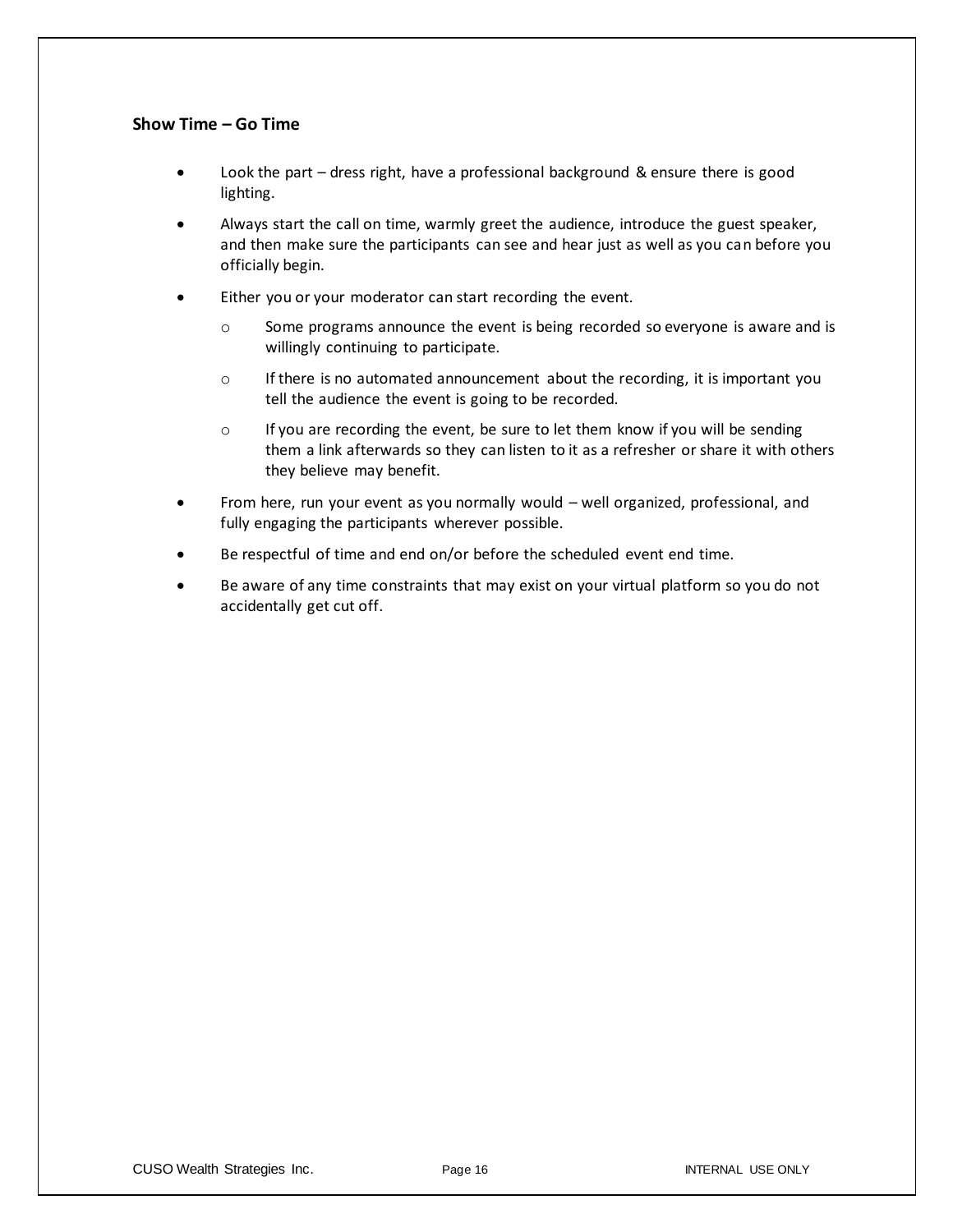# **Inviting Clients to Events**

Client events add value to your client relationships and give you the opportunity to meet prospective clients in a non-threatening setting. Once you have decided on your event schedule, you need to tell your clients about pending events, and invite them to attend.

#### **Make a Great First Impression**

People will decide a lot about your event - and your practice - based on the invitation you send. Even if your clients choose not to attend a given event, the fact that they have been invited already indicates that you provide great service and exclusive perks to your best clients. They will feel part of a small, exclusive club. Even if your clients do not all act on the invitation, there is validation just from being invited.

A quality invitation is also important because it creates a perception of the type of event you will offer. If you send out shoddy invitations that look to have been hastily prepared, your clients will anticipate that the event will be the same way -- and they will not bother to attend, nor will they bring friends or family members. If, on the other hand, they receive a personalized invitation, carefully laid out, professionally printed on quality cardstock of an appealing color, they will know that you tend to put care and attention into all you do. They will therefore be predisposed to attending the event.



When someone receives an invitation in the mail, they tend to open it right away, because they know that it is something personal and exciting -- something outside the usual everyday bevy of bills and marketing mail. Therefore, you should use an invitation-sized card rather than a letter. It's best that all the addresses are handwritten on the envelopes, and that you use a real postage stamp. Go the extra mile to make your invitation stand out!

#### **A Word About Email Invitations**

When it comes to high end client appreciation or life-style events, they do not create a positive first impression and simply cannot convey the importance of your event. The invitation will be sitting in their inbox with a myriad of other emails and may get forgotten. There is nothing special about an email.

#### **Include a Ticket**

Inside your invitation, include 'tickets' for the event, much like you would receive from a sporting event with the name, date and place. If you are sending it to a couple, include four tickets. This will let them know they are welcome to bring guests to share the event with. Not only will they have the opportunity to bring some close friends or family, it also increases the perceived 'value' of the event. It is a fantastic, low-key way to be introduced to the family & friends of your absolute best clients.

More on this tip on the resource called **Event Tickets**.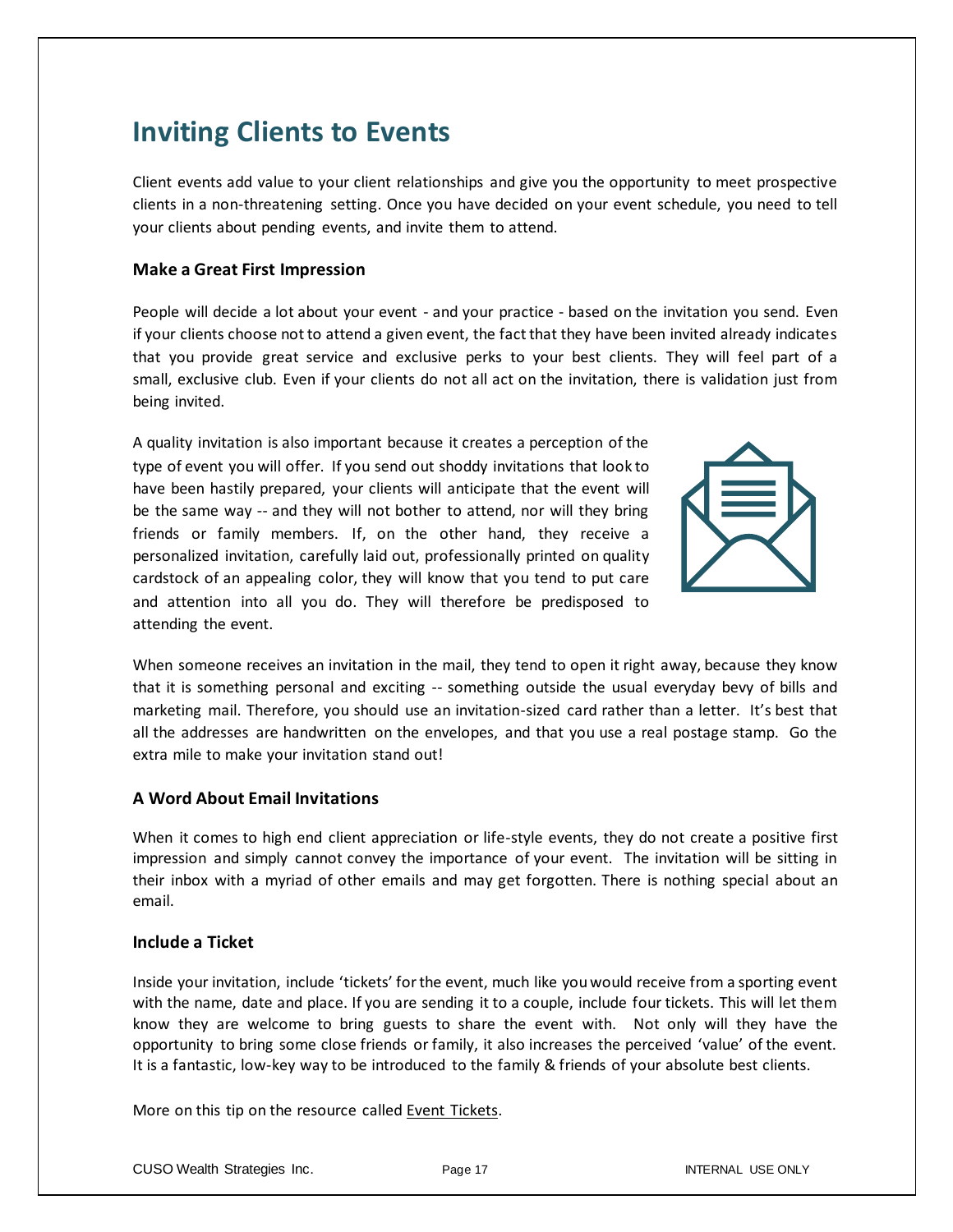## **Invitation Card**

A very simple method of sending an Invitation is to use a beautiful **Lavish Card** and have a simple insert typed up and included with it. If possible, include a stamp that themes with the event too.

### **Gardening Event Wine-Tasting**



**Spring Bouquet** 



**Pinot Harvest** 

### **Golf Event Golf Event**



**Driver** 

### **Wreath Making Summer Event**



Welcome



**Icy Ornaments** 



Lemonade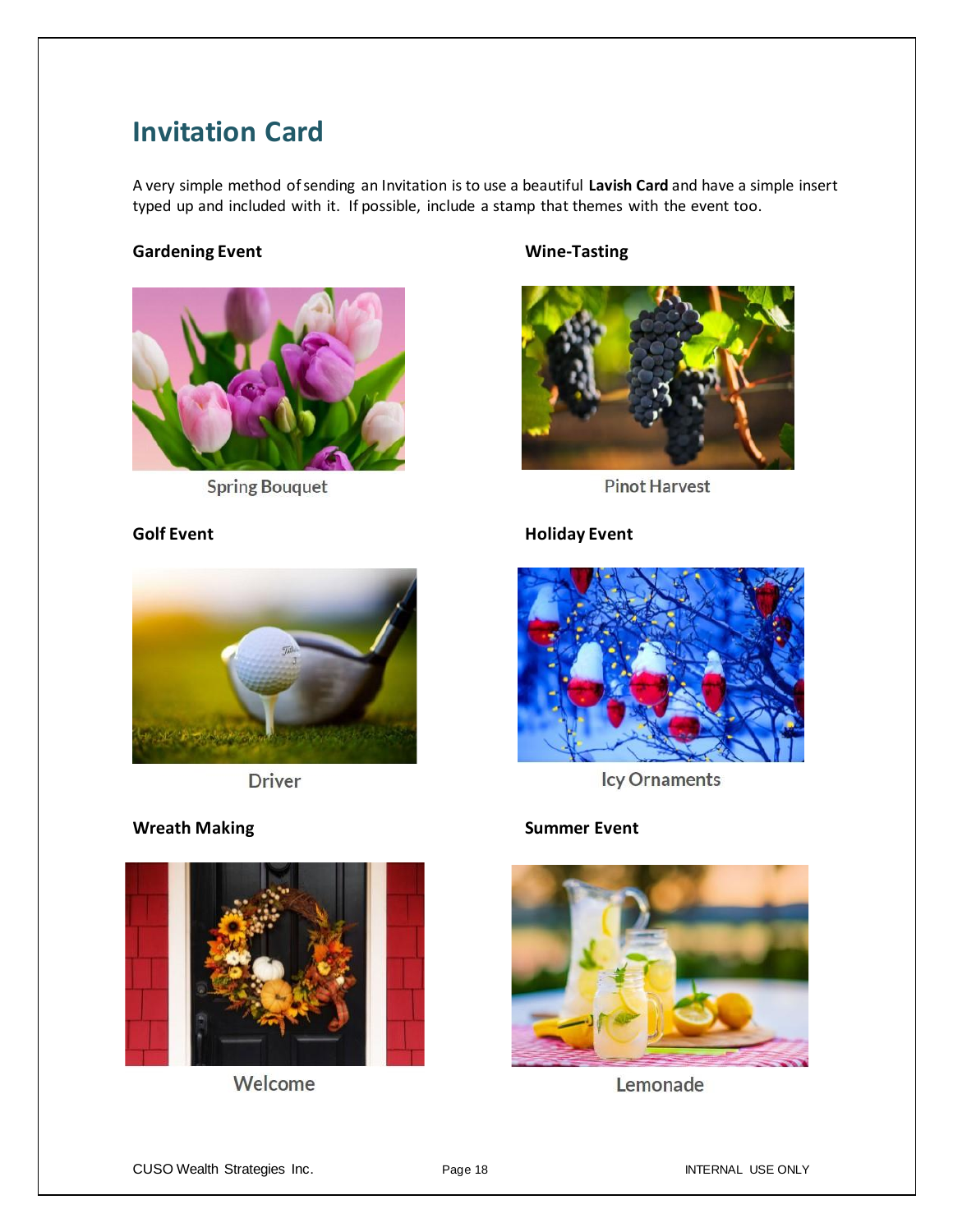## **Invitation Email**

If you are using email as a means of inviting clients to your events, we recommend they are used for educational or online events only.

You need to be mindful that email invitations may be susceptible to technical problems and sometimes never arrive to the intended recipient or end up in their spam folder. However, they are essential in the case of online events where participants will need to be provided digital links.



#### **Keep It Short & Sweet**

Be sure the body of the email invitation is easily printed on one-page. As soon as the invitee sees too much text, they will get overwhelmed and likely not even read it.

If additional detail is required for the event, like a map, instructions on how to prepare, more detail of the event itself, or the biography of the guest speaker, be sure to include them as individual attachments with the email.

- Ideally you can have 1 or 2 attachments, but we don't recommend any more than 3 and only if absolutely necessary.
- All attachments must look professional in terms of formatting and feel.

#### **Make it FUN!**

Of course, we want you to be consistent with font style, size and branding in your correspondence, but this is the best place to use your creative license in terms of making it a little more interesting.

You may want to incorporate one or more of the following techniques with your Email Invitation:

- Use larger than normal header fonts to catch attention
- Use colors that theme with the type of event
- Use images or graphics to create instant visual attraction
- Allow for a good amount of white space so it isn't too crowded

At the end of the day, ask yourself how you would respond to this event invitation if it landed in your inbox?

#### **Always Send It to Yourself First – Quality Control**

We recommend you ALWAYS send a copy of the invitation to yourself first as a means of ensuring it is being received in the format in which it is intended. It also gives you an opportunity to ensure the attachments work properly and look great, along with any links you may have included to register for the event. Last but not least, it is your final opportunity to correct typos, spelling mistakes or anything else that might need changing.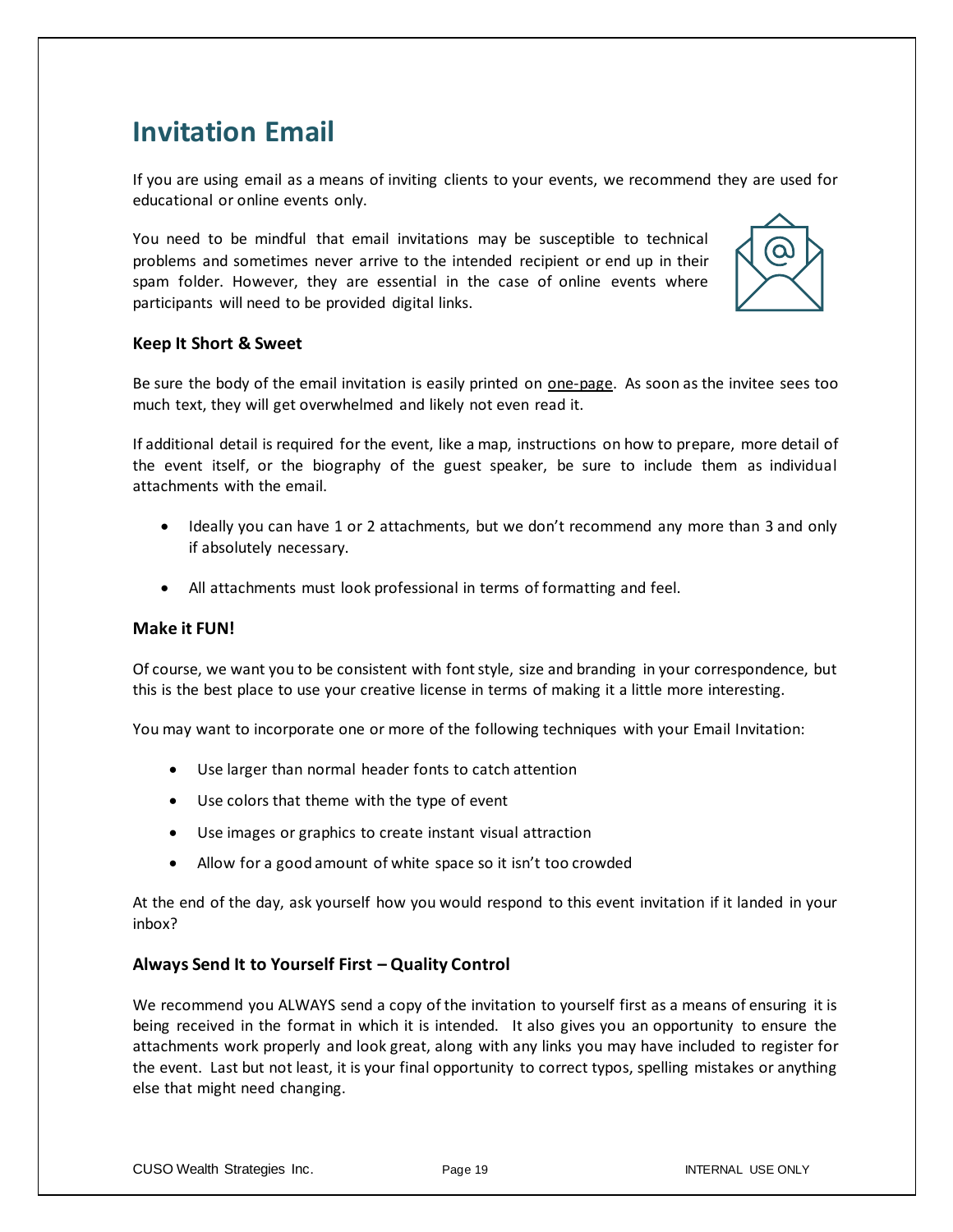## **Invitation Letter**

#### *This letter is for the Preferred Client and Guest*

| Client Name:        |  |
|---------------------|--|
| Client Address:     |  |
| Date:               |  |
| [Advisor] of [Firm] |  |
|                     |  |

Now Presenting Personal Financial Planning Workshops for Clients

Dear [Client]:

I am pleased to announce that we are now offering our preferred clients personal Financial Planning Workshops - (name of your Workshop series).

These Workshops are designed to be given in an informal setting for small groups. This allows me to focus on the needs of the particular group and ensures that your questions and concerns are addressed throughout the Workshop sessions. The material in the (name of your Workshop series) will provide you with an excellent introduction to various aspects of financial planning. Each Workshop is followed by a personal consultation to determine exactly how this information can be applied in your individual situation.

Please contact me at xxx-xxx-xxxx for more information on (name of Workshop series), (and times and dates the Workshops will be offered over the next few months.) You will receive an invitation outlining the topics to be covered for the various sessions. I would encourage all my preferred clients to attend at least one of the Workshops over the next six months.

As you become aware of the various topics being covered in (name of Workshop series) you may think of friends, family or associates who could benefit from the information being discussed. Guests are welcome to attend. As space is limited to not more than 14 individuals per session, we do request that you RSVP for yourself and your guests.

I am confident that this Workshop will greatly benefit you and your family, and I encourage all my clients to take advantage of this unique opportunity.

Yours sincerely,

[Advisor] PS. \*attach your workshop schedule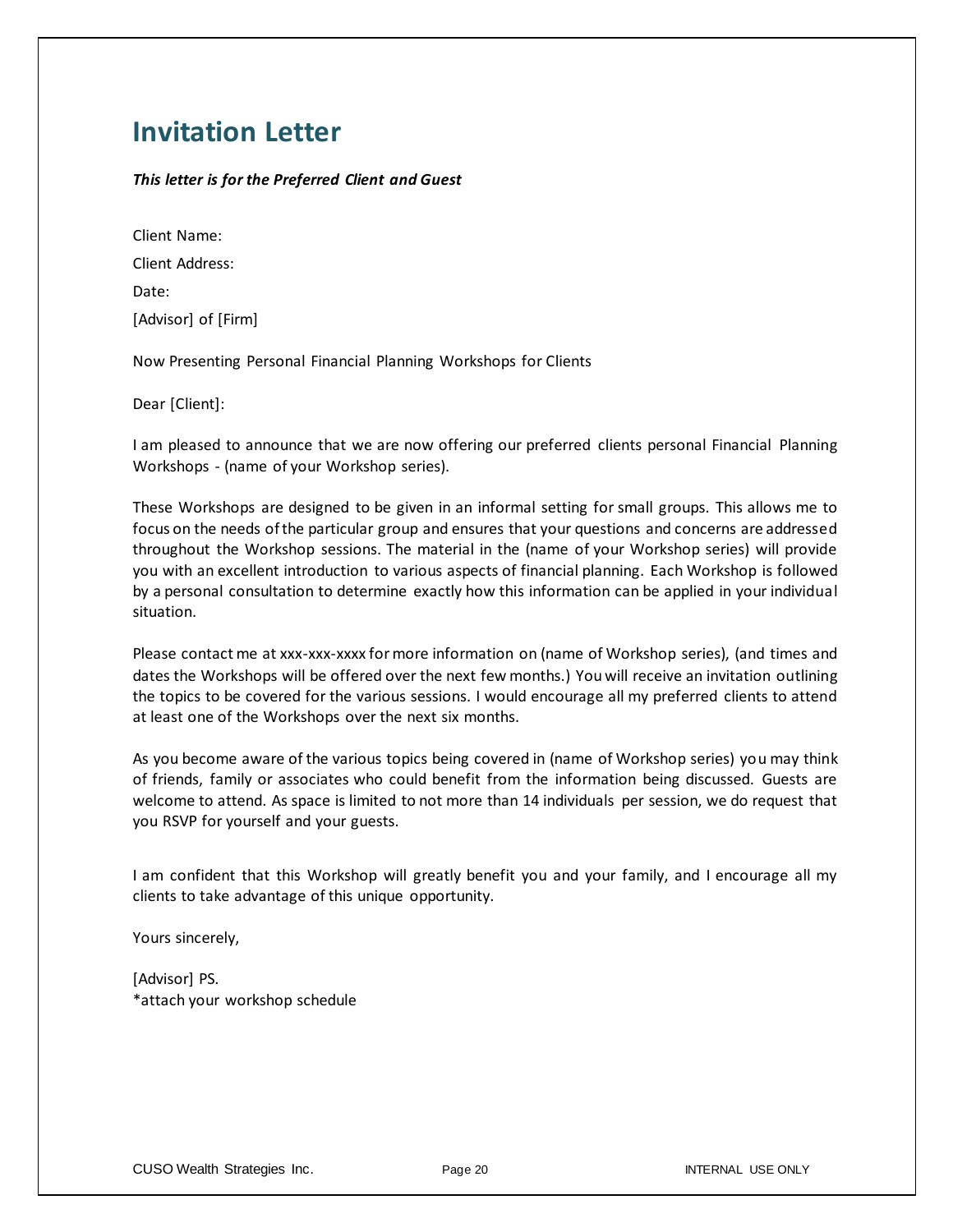## **Invitation Tickets**

The inclusion of a physical ticket with the invitation immediately conveys a monetary value of being invited to the event, which is what we want to achieve. In addition, it gives your clients something tangible to put on their fridge, desk, or mantle that reminds them of the upcoming event, which is also great! Finally, when they go to the event, this ticket will have all the details they need to get to the right place at the right time.



Depending on the event and whether you'd like your clients to bring along guests, you may want to include extra tickets. Remember, the primary objective of the event is your clients having a terrific time – with or without their guests. The secondary objective is that you *may* get the opportunity to meet a friend or family member that has been brought along as a guest to one of your events. This person could be a potential future client!

## **In-House Tickets**

Some advisory teams have individuals on their team who are skilled with using Word. This can help you produce professional and inexpensive ticket templates in-house. We recommend you use similar ticket templates for your events, including the basic information: Event name, Date, Time & Location, along with an attractive image or graphic. Be sure to include RSVP information as well. We recommend these tickets are printed on thick cardstock paper to give the look and feel of an actual event ticket.

The golden rule: Keep it simple!

## **Outsourced Tickets**

Ensure the 'wow-factor' of your events by contacting a professional print shop to produce your event tickets. Many options are available locally or online, and for an exceedingly small outlay, you can make your event and invitation feel more bespoke and valuable to your best clients.

Even in small batches, high-quality tickets help to elevate an event and give it a sense of exclusivity for a cost of pennies per ticket. Many printers offer design templates as well, so you can build your own ticket in minutes if you do not have an in-house graphics person.